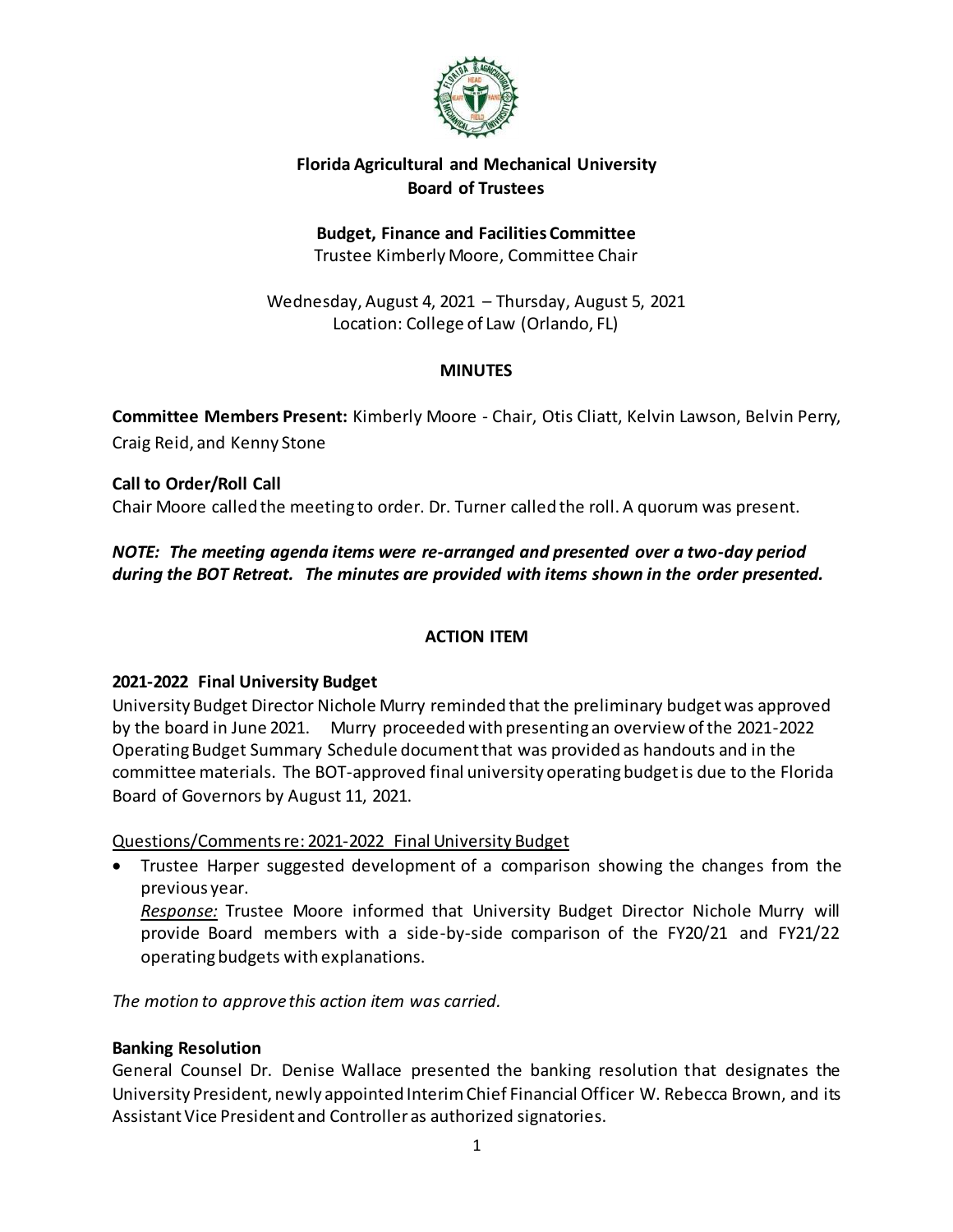

*The motion to approve this action item, with the modification to correct the name W. Rebecca Brown as Interim Chief Financial Officer, was carried.*

#### **INFORMATION ITEM**

### **Board Member Financial (at-a-glance)**

Trustee Moore directed committee members to review the "Procurement-at-a-glance" document in the committee materials packet. The document provides detail on approval routing based on transaction dollar amount thresholds.

### **DISCUSSION ITEMS**

### **University's Master Plan Discussion**

Consultant Shawn Kalbli led the discussion on the **University Campus Master Plan**. Kalbli provided an overview of the Campus Master Plan Update 2015-2025 that included proposed housing facilities locations, proposed academic, support facilities and housing demolition (not inclusive of Gibbs Hall which was discussed following this presentation). Additionally, Kalbli presented proposed renovations and infrastructure modifications. Kalbli stated that the presented drawings are based on the prior plan and may not be where FAMU is headed today. NOTE: The University Campus Master Plan has to be completed October 2022. There will be several opportunities in the planning and review process for stakeholder input.

David Vincent of JRA Architects, Inc. discussed **current housing considerations** related to Gibbs Hall, Palmetto South and Phase III Apartments. Chris presented information on the **deferred maintenance plan**.

#### Questions/Comments re: Current Housing Considerations

- Trustees requested clarification on renovation and remodeling costs versus replacement costs. Additionally there were concerns regarding the reduction in the number of beds and accommodating the students' desire and need for on-campus housing. *Response: Trustee Moore committed to having a document developed by staff that includes summary of housing options, goals, timing of options, costs, longevity / effectiveness of each option.*
- Trustee Harper suggested exploration for establishing a real estate foundation similar to what has been done at North Carolina A&T University.

VP Hudson presented information on **future housing options**. Currently 2450 beds are on campus. A cost analysis to compare the options for renovation/remodeling with replacement of Gibbs Hall, Palmettos South and Phase III is being done and will be presented to the BOT. This analysis is similar to what is currently being requested from the previous discussion on